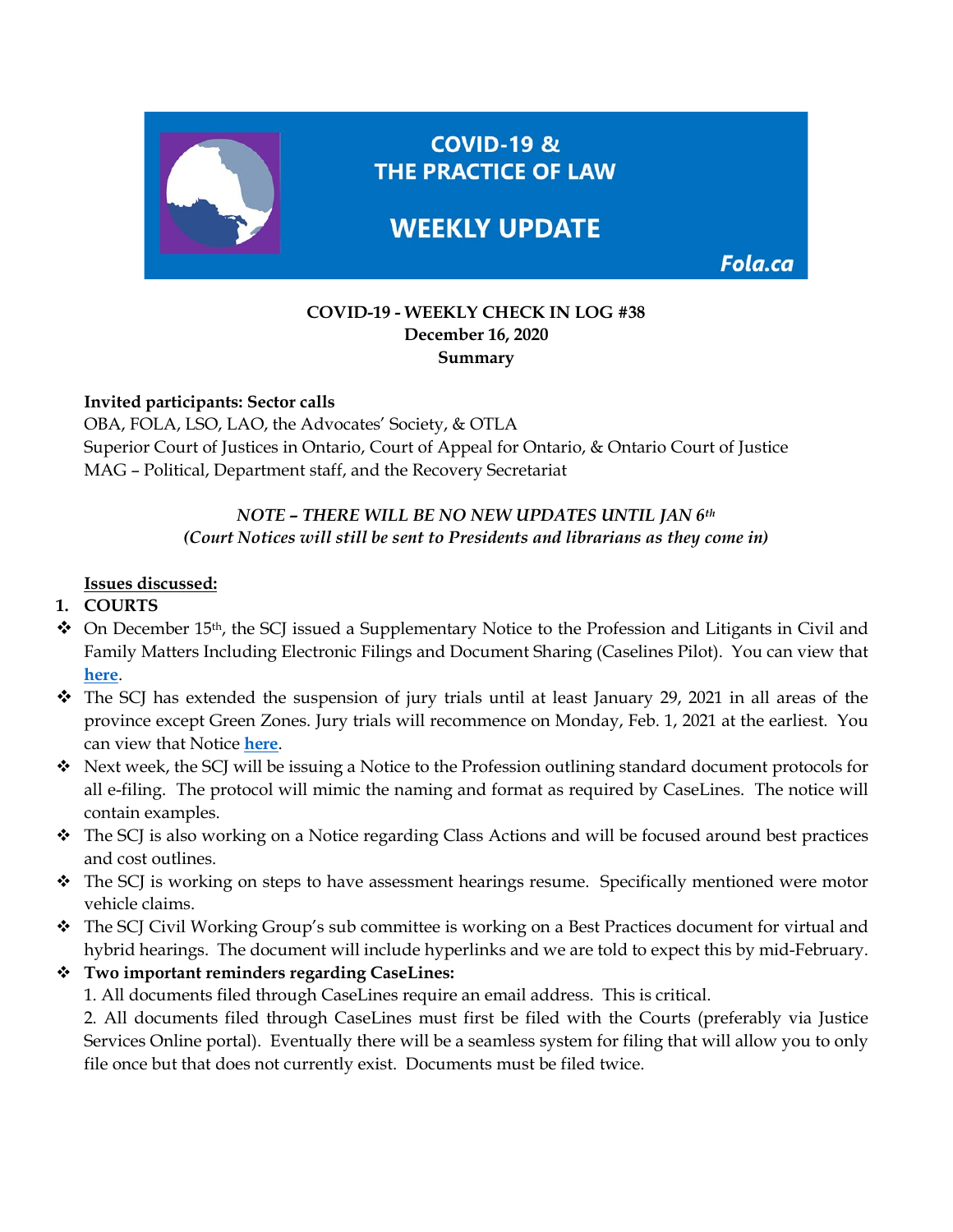- $\div$  The CAO issued amendments to their Practice Direction regarding the electronic conduct of matters during the COVID-19 pandemic. You can read that **[here](https://www.ontariocourts.ca/coa/en/notices/covid-19/practice-direction-electronic-conduct-amended-oct26.pdf)**.
- The CAO will be issuing a new Practice Directive next week regarding electronic proceedings and requirements for advance filings of compendium documents.
- $\bullet$  The CAO is also working on protocol changes (expected to come into effect in 2021) that deal with privacy concerns related to virtual trials. One likely new requirement will be a form that asks parties to flag any privacy concerns in advance so that the Judge and Counsel can address those issues before the proceedings.

## **1. MAG**

- The Ministry of the Attorney General is working on operationalizing rules for case tracking and are working through the backlog of Probate Applications (they are down from 4,000 to approximately 1,000).
- MAG is also working on a new iteration of Justice Online with the goal of having the portal include Small Claims filings.

# **2. RECOVERY SECRETARIAT**

 **REMINDER:** Version 5 of the Recovery Secretariat's Guidebook, "COVID-19: Recommended Precautionary Measures for Resuming Court Operations" is now available on [Ontario.ca,](https://www.ontario.ca/page/covid-19-reopening-courtrooms) in bot[h English](https://files.ontario.ca/mag-covid-19-recommended-precautionary-measures-en-2020-12-01.pdf) and [French.](https://files.ontario.ca/mag-covid-19-recommended-precautionary-measures-fr-2020-12-01.pdf)

*As a reminder, the Guidebook is a living document and may continue to be updated over time, in response to feedback and/or evolving provincial guidance regarding COVID-19.*

- **REMINDER:** Site-specific Courthouse HVAC data will no longer be collected by FOLA. If you wish to receive regular HVAC data from the Recovery Secretariat, please email: **[MAGrecoverysecretariat@ontario.ca](mailto:MAGrecoverysecretariat@ontario.ca)**.
- **REMINDER:** Questions about Courthouse operations during COVID-19 can be directed to Samantha Poisson at **[MAGrecoverysecretariat@ontario.ca](mailto:MAGrecoverysecretariat@ontario.ca)**.

# **3. LAWPRO**

 LawPRO will be sending out an end-of-year email containing some important information including some clarification regarding the suspension of limitation periods.

# **4. FOLA**

- $\clubsuit$  A moment ago, FOLA sent a letter to the Law Society Treasurer and all Benchers expressing our concerns regarding the LSO funding cuts to LiRN. You can read that letter **[here](https://fola.ca/ont-courthouse-libraries)**.
- Struggling to get your CPD hours in in advance of the year end deadline? FOLA has a playlist on our YouTube channel of our accredited content. Check it out **[here](https://www.youtube.com/playlist?list=PLdOLwU4qP6NLrKkVovK5XDDmNcWyJm0tq)**!
- $\bullet$  In case you missed it, FOLA's 1<sup>st</sup> Vice Chair, John Krawchenko, was appointed to the SCJ becoming Justice Krawchenko! While we all wish him well, he leaves a huge void on FOLA's Board.

## **QUESTIONS/CONCERNS?**

Law Association members are welcome to send any issues/concerns related to the practice of law caused by the COVID-19 epidemic to FOLA at **[katie.robinette@fola.ca](mailto:katie.robinette@fola.ca)** and we will continue to address them in as timely a manner as possible. Please also note that FOLA cannot assist in issues related to a specific case and the Courts will NOT provide clarification on any Notice to the Profession. If your concerns are